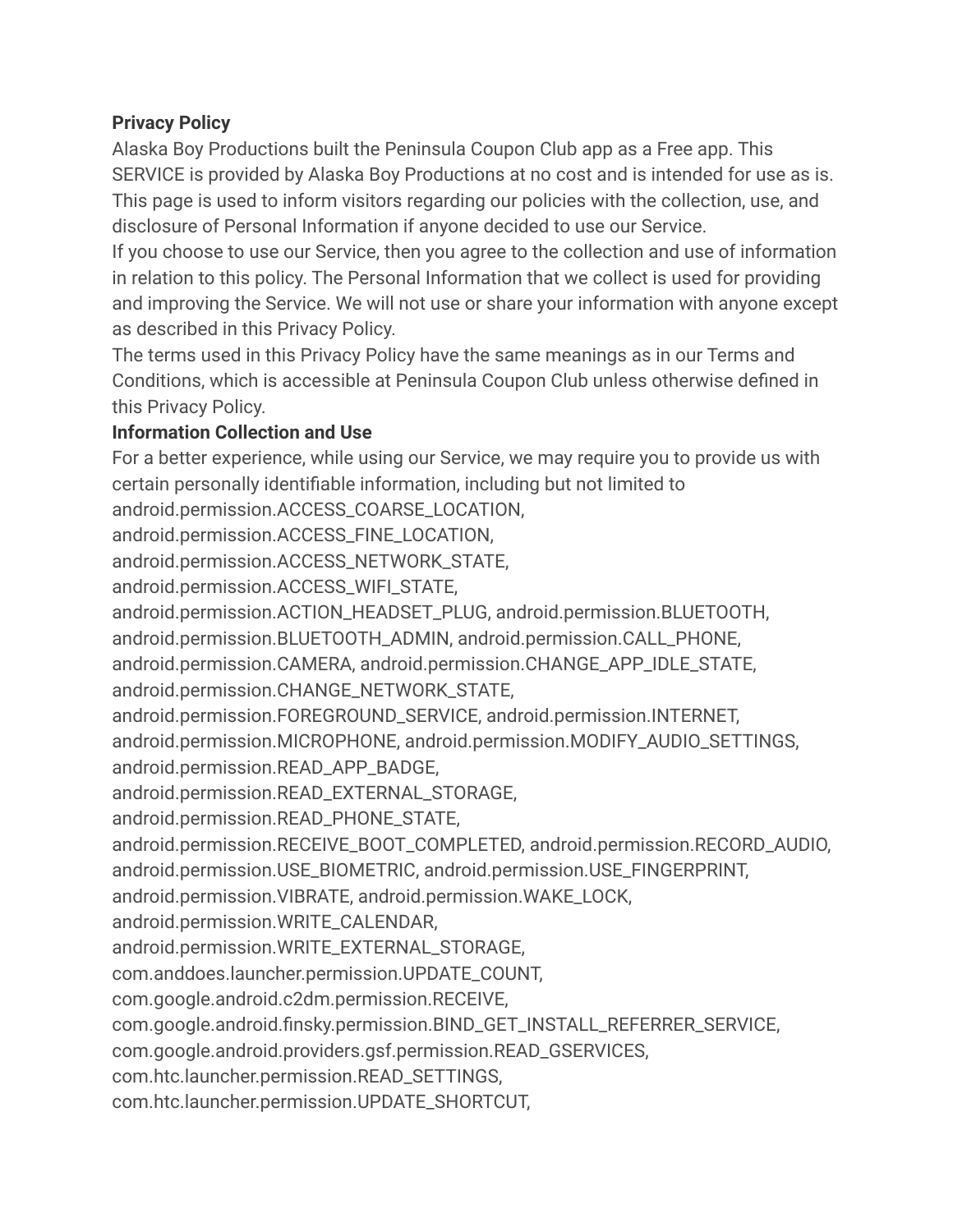com.huawei.android.launcher.permission.CHANGE\_BADGE, com.huawei.android.launcher.permission.READ\_SETTINGS, com.huawei.android.launcher.permission.WRITE\_SETTINGS, com.majeur.launcher.permission.UPDATE\_BADGE, com.oppo.launcher.permission.READ\_SETTINGS, com.oppo.launcher.permission.WRITE\_SETTINGS, com.sec.android.provider.badge.permission.READ, com.sec.android.provider.badge.permission.WRITE, com.sonyericsson.home.permission.BROADCAST\_BADGE, com.sonymobile.home.permission.PROVIDER\_INSERT\_BADGE, me.everything.badger.permission.BADGE\_COUNT\_READ, me.everything.badger.permission.BADGE\_COUNT\_WRITE. The information that we request will be retained by us and used as described in this privacy policy. The app does use third party services that may collect information used to identify you. Link to privacy policy of third party service providers used by the app

● [Google Play Services](https://www.google.com/policies/privacy/)

# **Log Data**

We want to inform you that whenever you use our Service, in a case of an error in the app we collect data and information (through third party products) on your phone called Log Data. This Log Data may include information such as your device Internet Protocol ("IP") address, device name, operating system version, the configuration of the app when utilizing our Service, the time and date of your use of the Service, and other statistics.

# **Cookies**

Cookies are files with a small amount of data that are commonly used as anonymous unique identifiers. These are sent to your browser from the websites that you visit and are stored on your device's internal memory.

This Service does not use these "cookies" explicitly. However, the app may use third party code and libraries that use "cookies" to collect information and improve their services. You have the option to either accept or refuse these cookies and know when a cookie is being sent to your device. If you choose to refuse our cookies, you may not be able to use some portions of this Service.

# **Service Providers**

We may employ third-party companies and individuals due to the following reasons:

- To facilitate our Service:
- To provide the Service on our behalf:
- To perform Service-related services; or